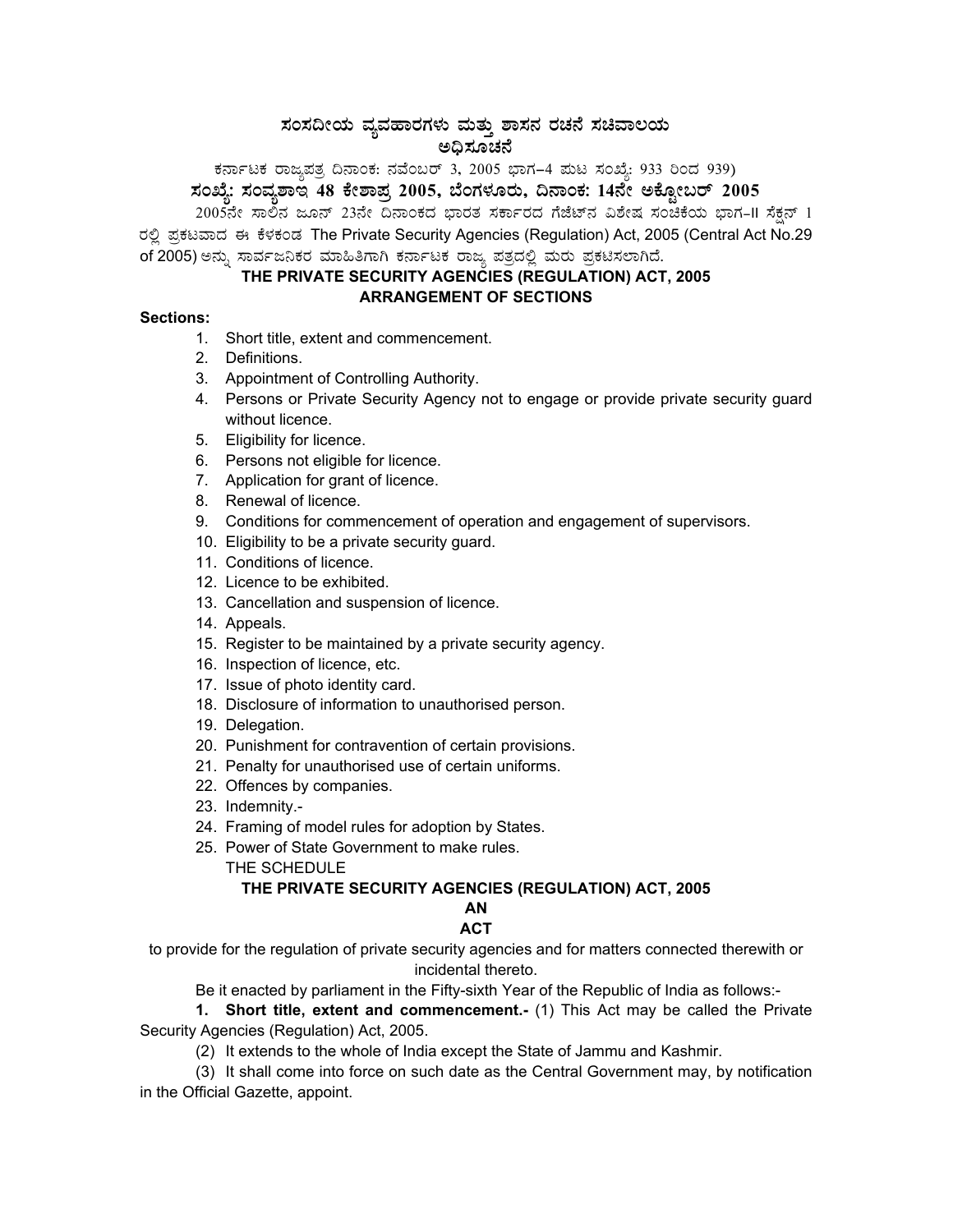**2. Definitions.-** In this Act, unless the context otherwise requires,-

(a) "armoured car service" means the service provided by deployment of armed guards along with armoured car and such other related services which may be notified by the Central Government or as the case may be, the State Government from time to time;

(b) "Controlling Authority" means the Controlling Authority appointed under sub-section (1) of section 3;

(c) "licence" means a licence granted under sub-section (5) of section 7;

(d) "notification" means a notification published in the Official Gazette;

(e) "prescribed' means prescribed by rules made under this Act;

(f) "Private security" means security provided by a person, other than a public servant, to protect or guard any person or property or both and includes provision of armoured car service;

(g) "private security agency" means a person or body of person other than a government agency, department or organisation engaged in the business of providing private security services including training to private security guards or their supervisor or providing private security guards to any industrial or business undertaking or a company or any other person or property;

(h) "private security guard" means a person providing private security with or without arms to another person or property or both and includes a supervisor;

(i) "State Government", in relation to a Union terriroty, includes the Administrator of that Union territory appointed by the President under article 239 of the Constitution.

**3. Appointment of Controlling Authority.-** (1) The State Government shall, by notification, designate an officer not below the rank of a Joint Secretary in the Home Department of the State or an equivalent officer to be the Controlling Authority for the purposes of this Act.

(2) The State Government may, for efficient discharge of functions by the Controlling Authority, provide it with such other officers and staff as that Government considers necessary.

**4. Persons or Private Security Agency not to engage or provide private security guard without licence.-** No person shall carry on or commence the business of private security agency, unless he holds a licence issued under this Act:

Provided that the person carrying on the business of private security agency, immediately before the commencement of this Act, may continue to do so for a period of one year from the date of such commencement and if he has made an application for such licence within the said period of one year, till the disposal of such application:

Provided further that no private security agency shall provide private security abroad without obtaining permission of the Controlling Authority, which shall consult the Central Government before according such permission.

**5. Eligibility for licence.-** An application for issue of a licence under this Act shall only be considered from a person after due verification of his antecedents.

**6. Persons not eligible for licence.-** (1) A person shall not be considered for issue of a licence under this Act, if he has been-

(a) convicted of an offence in connection with promotion, formation or management of a company (any fraud or misfeasance committed by him in relation to the company), including an undischarged insolvent; or

(b) convicted by a competent court for an offence, the prescribed punishment for which is imprisonment of not less than two years; or

(c) keeping links with any organisation or association which is banned under any law on account of their activities which pose threat to national security or public order or there is information about such a person indulging in activities which are prejudicial to national security or public order; or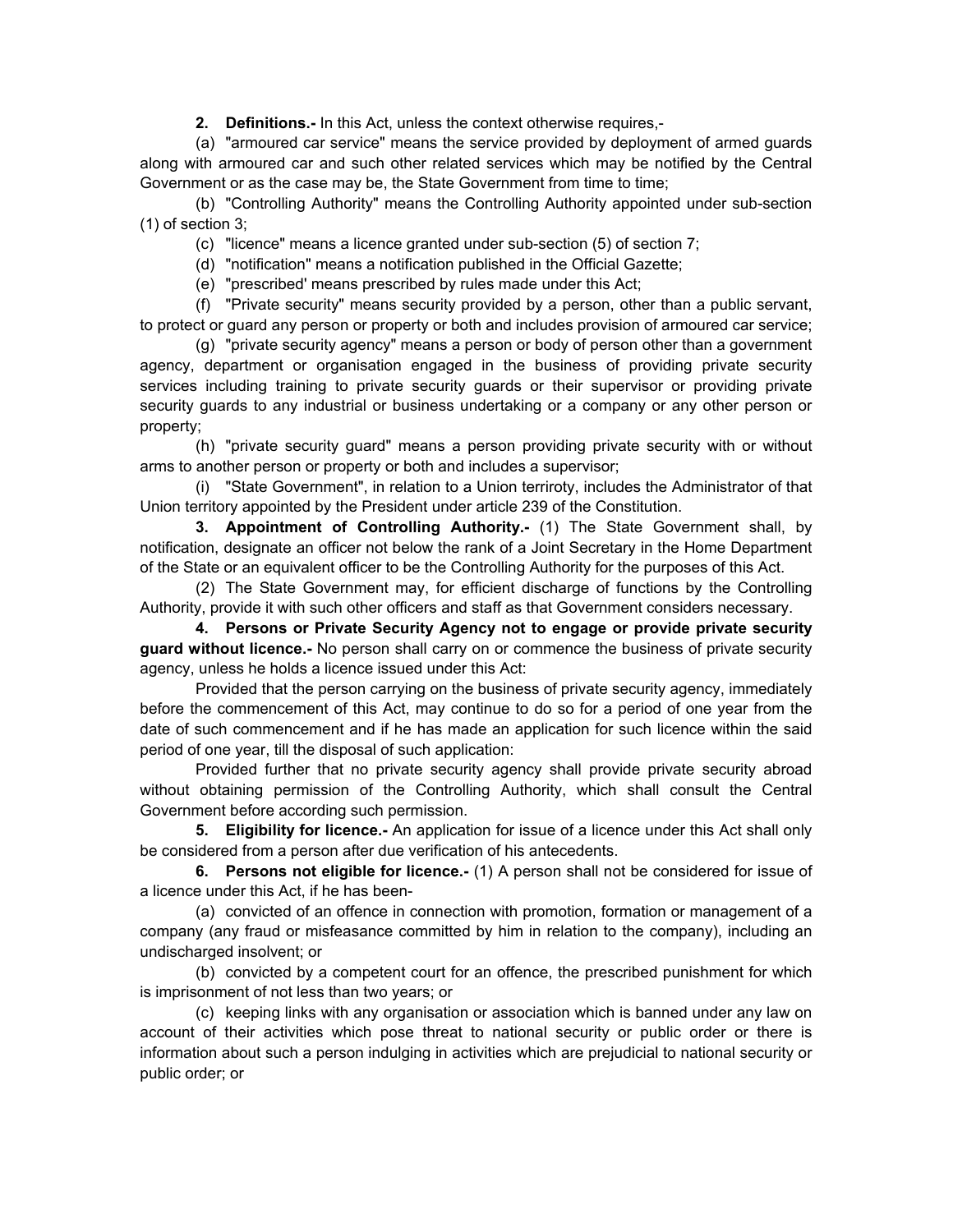(d) dismissed or removed from Government service on grounds of misconduct or moral turpitude.

(2) A company, firm or an association of persons shall not be considered for issue of a licence under this Act, if, it is not registered in India, or having a proprietor or a majority shareholder, partner or director, who is not a citizen of India.

**7. Application for grant of licence.-** (1) An application for grant of licence to a private security agency shall be made to the Controlling Authority in such form as may be prescribed.

(2) The applicant shall submit an affidavit incorporating the details in relation to the provisions contained in section 6, ensure the availability of the training for its private security guards and supervisors required under sub-section (2) of section 9, fulfilment of conditions under section 11 and of cases registered with police or pending in a court of law involving the applicant.

(3) Every application under sub-section (1) shall be accompanied by a fee of-

(a) rupees five thousand if the private security agency is operating in one district of

- (b) rupees ten thousand if the agency is operating in more than one but up to five districts of a State; and
- (c) rupees twenty-five thousand if it is operating in the whole State.

(4) On receipt of an application under sub-section (1), the Controlling Authority may, after making such inquiries as it considers necessary and obtaining no objection certificate from the concerned police authority,by order in writing, either grant a licence or refuse to grant the same within a period of sixty days from the date of receipt of application with complete particulars and the proscribed fee:

Provided that no order of refusal shall be made unless-

- (a) the applicant has been given a reasonable opportunity of being heard; and
- (b) the grounds on which licence is refused is mentioned in the order.
- (5) A licence granted under this section-

a State;

(a) shall be valid for a period of five years unless the same is cancelled under subsection (1) of section 13;

(b) may be renewed from time to time after the expiry of five years, for a further period of five years on payment of such fee as may be prescribed; and

(c) shall be subject to such conditions as may be prescribed.

**8. Renewal of licence.-** (1) An application for renewal of licence shall be made to the Controlling Authority, not less than forty-five days before the date of expiry of the period of validity thereof, in such form as may be prescribed and shall be accompanied by the requisite fee and other documents required under sections 6, 7 and 11 of this Act.

(2) The Controlling Authority shall pass an order on application for renewal of licence within thirty days from the date of receipt of application complete in all respects.

(3) On receipt of an application under sub-section (1), the Controlling Authority may, after making such inquiries as he considers necessary and by order in writing, renew the licence or refuse to renew the same:

Provided that no order of refusal shall be made except after giving the applicant a reasonable opportunity of being heard.

**9. Conditions for commencement of operation and engagement of supervisors.-** (1) Every private security agency shall, within six months of obtaining the licence, commence its activities.

(2) Every private security agency shall ensure imparting of such training and skills to its private security guards and supervisors as may be prescribed: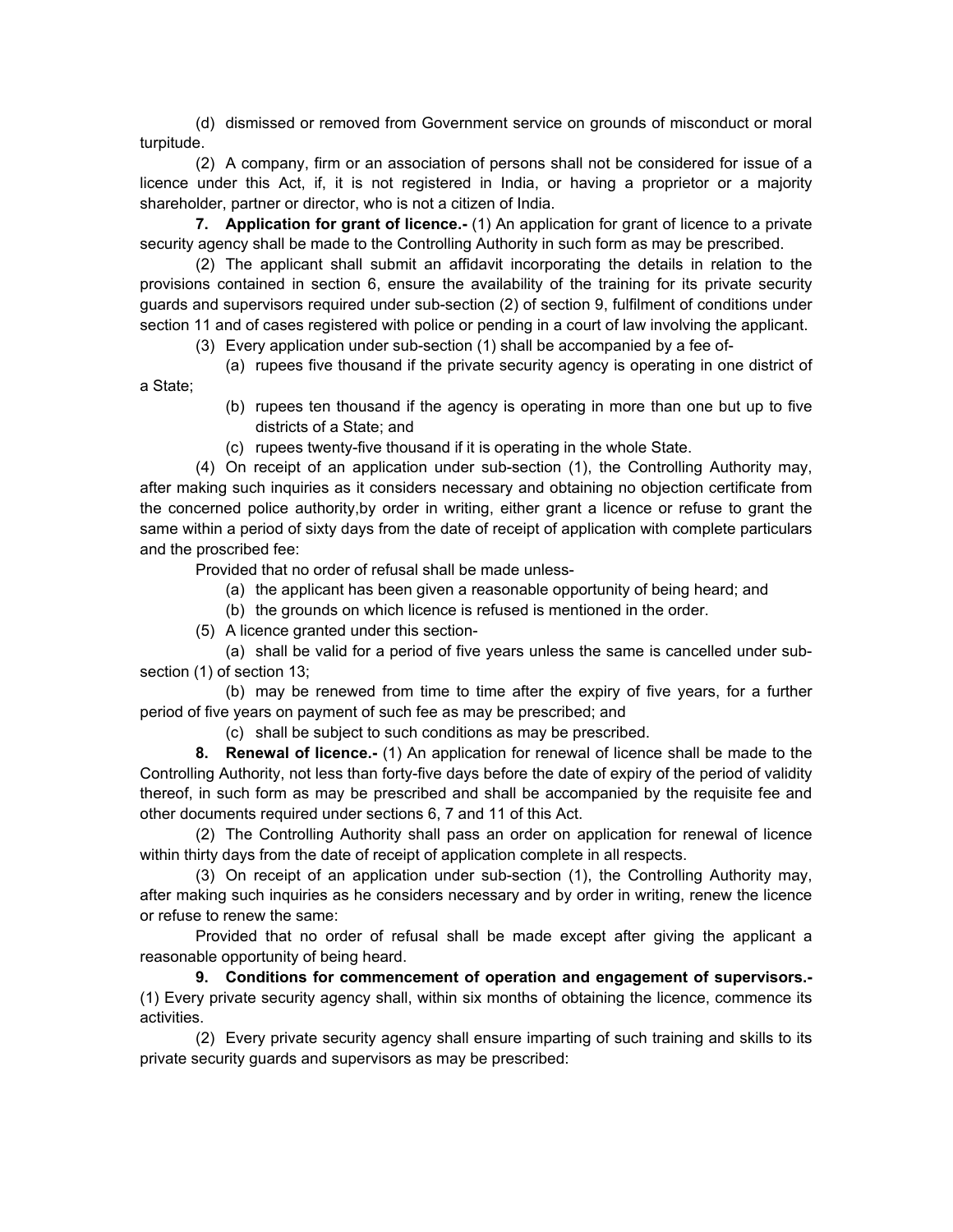Provided that the person carrying on the business of private security agency, before the commencement of this Act, shall ensure the required training to its security guards and supervisors within a period of one year from the date of such commencement.

(3) Every private security agency shall, within sixty days from the date of issue of the licence, employ such number of supervisors, as may be prescribed.

(4) A private security agency shall not employ or engage a person as a supervisor unless he fulfils the conditions specified in sub-section (1) of section 10.

(5) While engaging a supervisor of private security guards, every private security agency shall give preference to a person who has experience of serving in the Army, Navy, Air force or any other Armed forces of the Union or State Police including armed constabularies and Home Guards for a period of not less than three years.

**10. Eligibility to be a private security guard.-** (1) A private security agency shall not employ or engage any person as a private security guard unless he-

(a) is a citizen of India or a citizen of such other country as the Central Government may, by notification in the Official Gazette, specify;

(b) has completed eighteen years of age but has not attained the age of sixty-five years;

(c) satisfies the agency about his character and antecedents in such manner as may be prescribed;

(d) has completed the prescribed security training successfully;

(e) fulfils such physical standards as may be prescribed; and

(f) satisfies such other conditions as may be prescribed.

(2) No person who has been convicted by a competent court or who has been dismissed or removed on grounds of misconduct or moral turpitude while serving in any of the armed forces of the Union, State Police Organisations, Central Or State Governments or in any private security agency shall be employed or angaged as a private security guard or a supervisor.

(3) Every private security agency may, while employing a person as a private security guard, give preference to a person who has served as a member in one or more of the following, namely:-

- (i) Army;
- (ii) Navy;
- (iii) Air Force;
- (iv) any other armed forces of the Union;
- (v) Police, including armed constabularies of States; and
- (vi) Home Guards.

**11. Conditions of licence.-** (1) The State Government may frame rules to prescribe the conditions on which licence shall be granted under this Act and such conditions shall include requirements as to the training whihc the licensee is to undergo, details of the person or persons forming the agency, obligation as to the information to be provided from time to time to the Controlling Authority regarding any change in their address, change of management and also about any criminal charge made against them in the course of their performance of duties of the private security agency or as the case may be, a private security guard employed or engaged by them.

(2) The State Government may make provision in the rules to verify about imparting of required training by the private security agency under sub-section (2) of section 9 and to review continuation or otherwise of licence of such private security agency which may not have adhered to the condition of ensuring the required training.

**12. Licence to be exhibited.-** Every private security agency shall exhibit its licence or copy thereof in a conspicuous place of its business.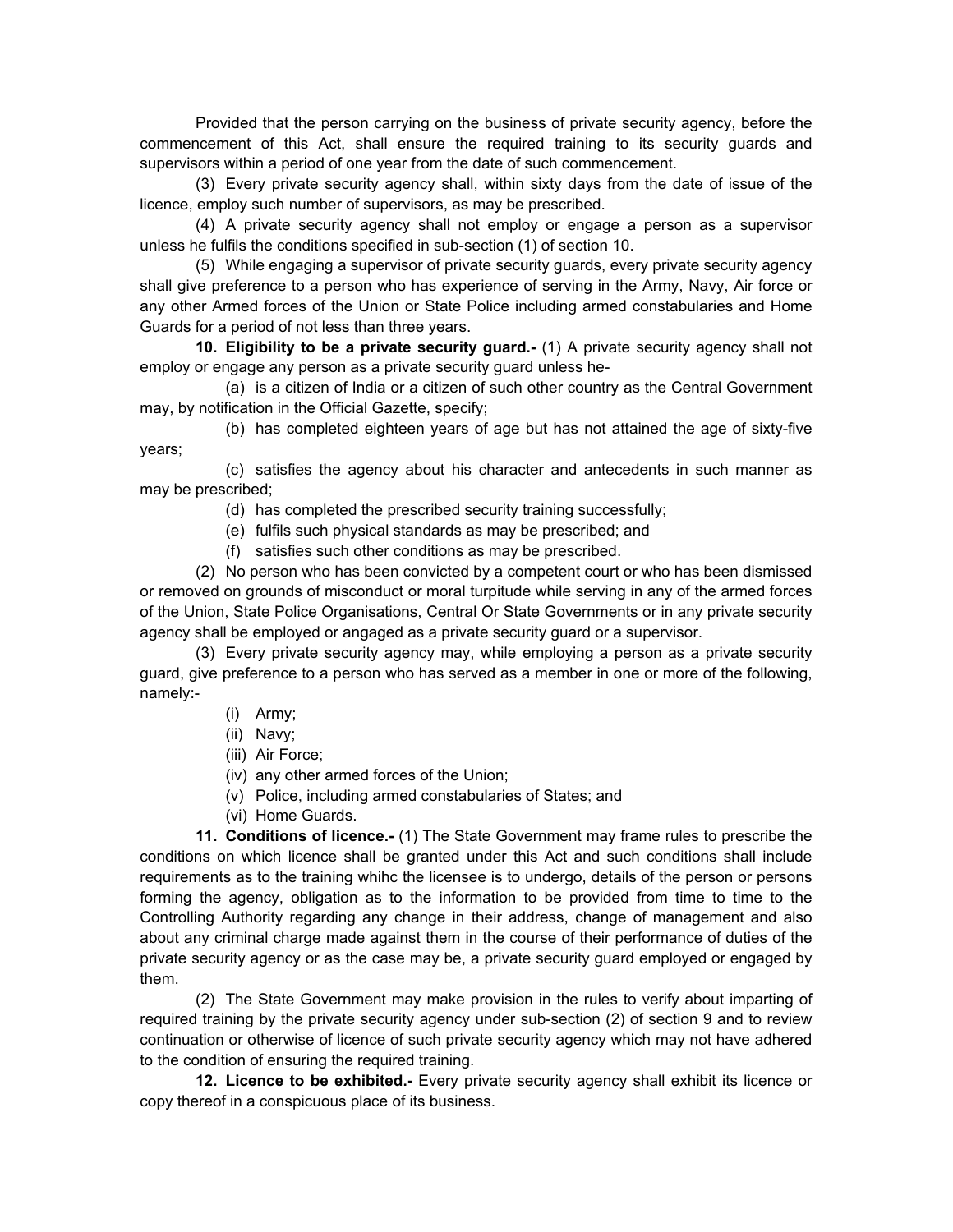**13. Cancellation and suspension of licence.**- (1) The Controlling Authority may cancel any licence on any one or more of the following grounds, namely:-

- (a) that the licence has been obtained on misrepresentation or suppression of material facts;
- (b) that the licence holder has used false documents or photographs;
- (c) that the licence holder has violated the provisions of this Act or the rules made thereunder or any of the conditions of the licence;
- (d) that the licence holder has misused information obtained by him during the discharge of his duties as the private security agency to any industrial or business undertaking or a company or any other person;
- (e) that the licence holder by using any letter-head, advertisement or any other printed matter or in any other manner represented that the private security agency is an instrumentality of the Government or such agency is or has been using a name different from that for which licence has been granted;
- (f) that the licence holder is or has been impersonating or permitting or aiding or abetting any body to impersonate as a public servant;
- (g) that the private security agency had failed to commence its activities or to engage a supervisor within the specified time period;
- (h) that the licence holder is or has wilfully failed or refused to render the services agreed to any person;
- (i) that the licence holder has done any act which is in violation of a court order or an order of a lawful authority or is or has been advising, incouraging or assisting anyu person to violate any such order;
- (j) that the licence holder has violated the provisions of the Acts given in the Schedule which may be modified by the Central Government, by notification in the Official Gazette;
- (k) that there have been repeated instances when the private security guard or guards provided by the private security agency-
	- (i) failed to provide private security or were guilty of gross negligence in not providing such security;
	- (ii) committed a breach of trust or misappropriated the property or a part thereof which they were supposed to protect;
	- (iii) were found habitually drunk or indisciplined;
	- (iv) were found to be involved in committing crimes; or
	- (v) had connived or abetted a crime against the person or property placed under their charge; or
- (l) that the licence holder has done any act which poses a threat to national security, or did not provide assistance to the police or other authority in the discharge of its duties or acted in a manner prejudicial to national security or public order or law and order.

(2) Where the Controling Authority, for reasons to be recorded in writing, is satisfied that pending the question of cancelling of licence on any of the grounds mentioned in sub-section (1), it is necessary to do so, that Controlling Authority may, by order in writing, suspend the operation of the licence for such period not exceeding thirty days as may be specified in the order and require the licence holder to show cause, within fifteen days from the date of issue of such order, as to why the suspension of the licence should not be extended till the determination of the question of cancellation.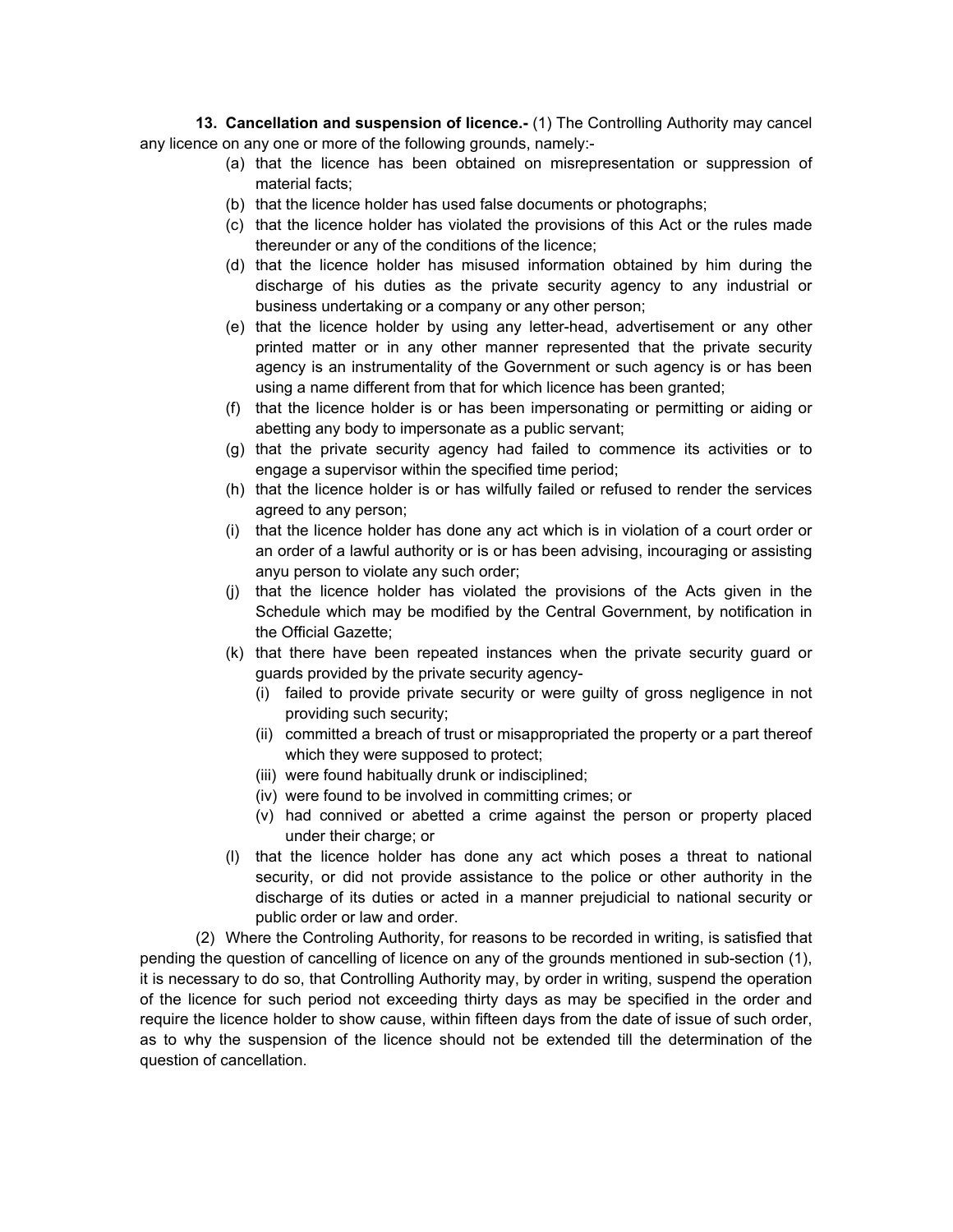(3) Every order of suspending or cancelling of a licence shall be in writing and shall specify the reasons for such suspension or cancellation and a copy thereof shall be communicated to the person affected.

(4) No order of cancellation of licence under sub-section (1) shall be made unless the person concerned has been given a reasonable opportunity of being heard.

**14. Appeals.-** (1) Any person aggrieved by an order of the Controlling Authority refusing the licence under sub-section (4) of section 7 or renewal under sub-section (3) of section 8 or order of suspension of licence under sub-section (2) of section 13 or cancellation of licence under sub-section (1) of that section, may prefer an appeal against that order to the Home Secretary of the State Government within a period of sixty days of the date of such order:

Provided that an appeal may be admitted after the expiry of the said period of sixty days if the appellant satisfies the State Government that he has sufficient cause for not preferring the appeal within that period.

(2) Every appeal under sub-section (1) shall be made in such form as may be prescribed and shall be accompanied by a copy of the order appealed against.

(3) Before disposing of an appeal, the State Government shall give the appellant a reasonable opportunity of being heard.

**15. Register to be maintained by a private security agency.-** (1) Every private security agency shall maintain a register containing-

- (a) the names and addresses of the persons managing the private security agency;
- (b) the names, addresses, photographs and salaries of the private security guards and supervisors under its control;
- (c) the names and addresses of the persons whom it had provided private security guards or services; and
- (d) such other particulars as may be prescribed.

(2) The controlling Authority may calll for such information as it considers necessary from any private security agency, supervisor or private security guard to ensure due compliance of the Act.

**16. Inspection of licence, etc.-** The Controlling Authority or any other officer authorised by it in this behalf may at any reasonable time, enter the premises of the private security agency and inspect and examine the place of business, the records, accounts and other documents connected with the licence and may take copy of any document.

**17. Issue of photo identity card.-** (1) Every private security guard shall be issued a photo identity card, by the private security agency employing or engaging the guard.

(2) The photo identity card under sub-section (1) shall be issued in such form as may be prescribed.

(3) Every private security guard or supervisor shall carry on his person the photo identity card issued under sub-section (1) and shall produce it on demand for inspection by the Controlling Authority or any other officer authorised by it in this behalf.

**18. Disclosure of information to unauthorised person.-** (1) Any person who may be or has been employed or engaged as a private security guard by the private security agency shall not divulge to anyone other than the employer, or in such manner and to such person as the employer directs, any information acquired by him during such employment with respect to the work which he has been assigned by such employer, except such disclosure as may be required under this Act or in connection with any inquiry or investigation by the police or as may be required by an authority or process of law.

(2) All private security guards of a private security agency shall render necessary assistance to the police or to such authority in the process of any investigation pertaining to the activities of that agency.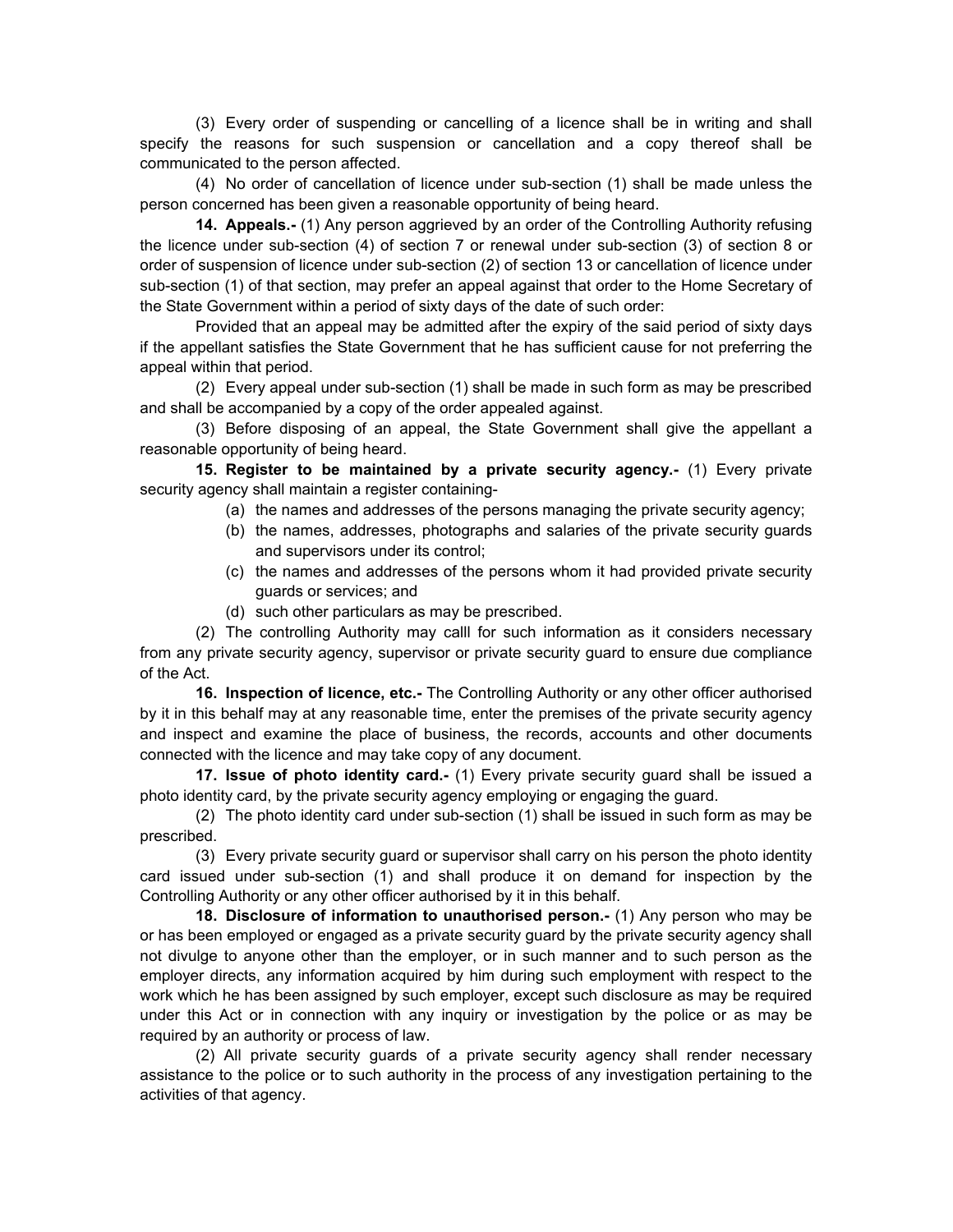(3) If violation of any law is noticed by any private security guard during the course of discharge of his duties, he shall bring it to the notice of his superior, who in turn shall inform the police either through his employer or agency or on his own.

 **19. Delegation.-** The State government may, by notification, direct that any power or function (except the powers to make rules under section 25)-

(a) which may be exercised or performed by it, or

(b) which may be exercised or performed by the Controlling Authority,

under this Act, may, in relation to such matter and subject to such conditions, if any, as may be specified in the notification, be also exercised or performed by such officer or authority subordinate to the Government or officer subordinate to the Controlling Authority, as may be specified in such notification.

**20. Punishment for contravention of certain provisions.-** (1) Any person who contravenes the provisions of section 4 shall be punishable with imprisonment for a term which may extend to one year, or with fine which may extend to twenty-five thousand rupees, or with both.

(2) Any person or private security agency who contravenes, the provisions of sections 9, 10 and 12 of the Act, shall be punishable with a fine which may extend to twenty-five thousand rupees, in addition to suspension or cancellation of the licence.

**21. Penalty for unauthorised use of certain uniforms.-** If any private security guard or supervisor wears the uniform of the Army, Air force, Navy or any other armed forces of the Union or Police or any dress having the appearance or bearing any of the distinctive marks of that uniform, he and the proprietor of the private security agency shall be punishable with imprisonment for a term which may extend to one year or with fine which may extend to five thousand rupees, or with both.

**22. Offences by companies.-** (1) Where an offence under this Act has been committed by a company, every person who at the time the offence was committed was in charge of, and was responsible to, the company for the conduct of the business of the company as well as the company, shall be deemed to be guilty of the offence and shall be liable to be proceeded against and punished accordingly:

Provided that nothing contained in this sub-section shall render any such person liable to any punishment, if he proves that the offence was committed without his knowledge or that he had exercised all due diligence to prevent the commission of such offence.

(2) Notwithstanding anything contained in sub-section (1), where any offence under this Act has been committed by a company and it is proved that the offence has been committed with the consent or connivance of, or is attributable to, any neglect on the part of any director, manager, secretary or other officer of the company, such director, manager, secretary or other officer shall be deemed to be guilty of that offence and shall be liable to be proceeded against and punished accordingly.

**Explanation.-** For the purposes of this section-

(a) "company" means any body corporate and includes a firm or other association of individuals; and

(b) "director", in relation to a firm, means a partner in the firm.

 **23. Indemnity.-** No suit, prosecution or other legal proceeding shall lie against the Controlling authority or any other officer authorised by it in respect of anything in good faith done or intended to be done under this Act.

**24. Framing of model rules for adoption by States.-** The Central Government may frame model rules in respect of all or any of the matters with respect to which the State Government may make rules under this Act, and where any such model rules have been framed the State Government shall, while making any rules in respect of that matter under section 25, so far as is practicable, conform to such model rules.